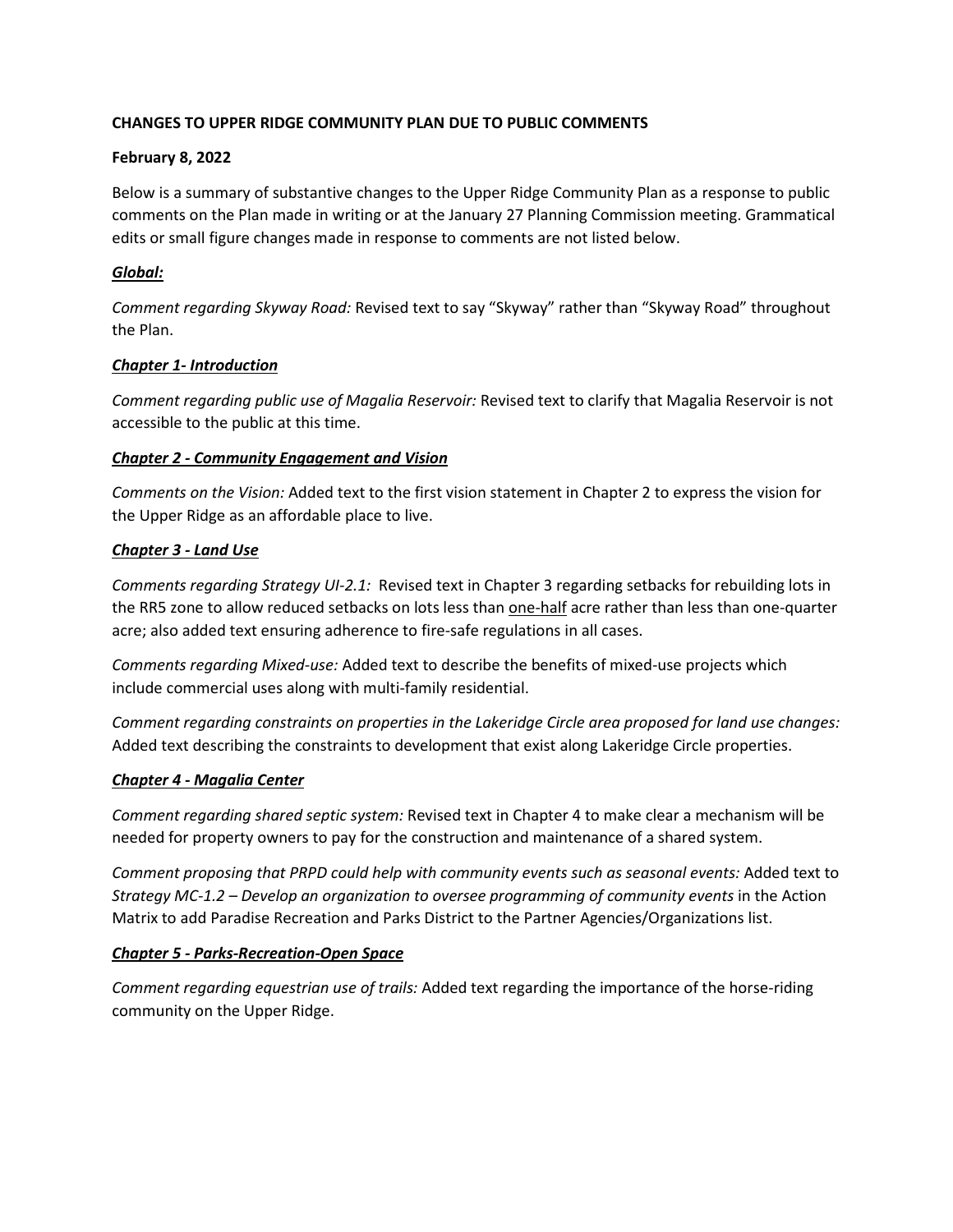### *Chapter 6 - Circulation*

*Comment regarding Union Pacific Railroad right-of-way:* Added Strategy CIR-2.6, which is to seek funding for acquisition of the UPRR right-of-way for public use in the Plan Area, as Town of Paradise has done with the Yellowstone Kelly Trail.

*Comment regarding Strategy 1.1 - Form an Evacuation Taskforce*: Added community residents/representation to the "Partners" column for the Evacuation Task Force.

*Comment regarding Strategy CIR-2.1 Improve the Shoulders of Skyway*: Changed extent of bicycle facilities on shoulders along Skyway to avoid facilities on New Skyway, which would be hazardous, and instead focus bicycle/pedestrian travel on Old Skyway, a parallel route.

*Comment regarding use of "rumble strips" along Skyway:* Added text to follow FHWA guidelines.

*Comment regarding use of shoulders of Skyway for bicycle facilities near Lakeridge Circle:* Added text to not necessarily include bicycle facilities on northbound shoulder of Skyway between the two intersections of Lakeridge Circle, as cyclists can safely detour there.

*Comment regarding Strategy CIR-2.2 Support the Magali Reservoir-Paradise Lake Loop Trail:* Added text to support an additional trailhead in the Fir Haven neighborhood to access the future Magalia-Paradise Loop Trail.

## *Chapter 7 - Resiliency*

*Comment regarding Strategy HS-1.11 - Integrate Wildlife Corridors*: Removed reference to migration of plants in the strategy to accommodate migration of animals.

*Comment regarding the need for more greenbelts and open spaces for fire safety:* Amended Strategy HS-1.23 - Develop and maintain wildfire risk reduction buffers to add the Department of Water and Resource Conservation to the Partner Agencies/Organizations list.

### *Chapter 8 - Utility Infrastructure*

*Comment regarding internet connections:* Amended *Strategy UI-4.1 Prioritize County communication infrastructure projects* to be more specific about extending wired broadband internet throughout the Plan Area.

*Comment regarding cell phone connections:* Amended *Strategy UI-4.1 Prioritize County communication infrastructure projects* to be more specific about adding cell towers in appropriate locations.

*Comment regarding hardening the Oro Fino transmission circuit:* Added text to *Strategy HS-1.19 - Work with PG&E to underground electricity lines* to include hardening aerial power lines for lines that are not undergrounded.

*Comment regarding the new ALERT FM network:* Text added to Chapter 8 to discuss the recent rollout of the ALERT FM network.